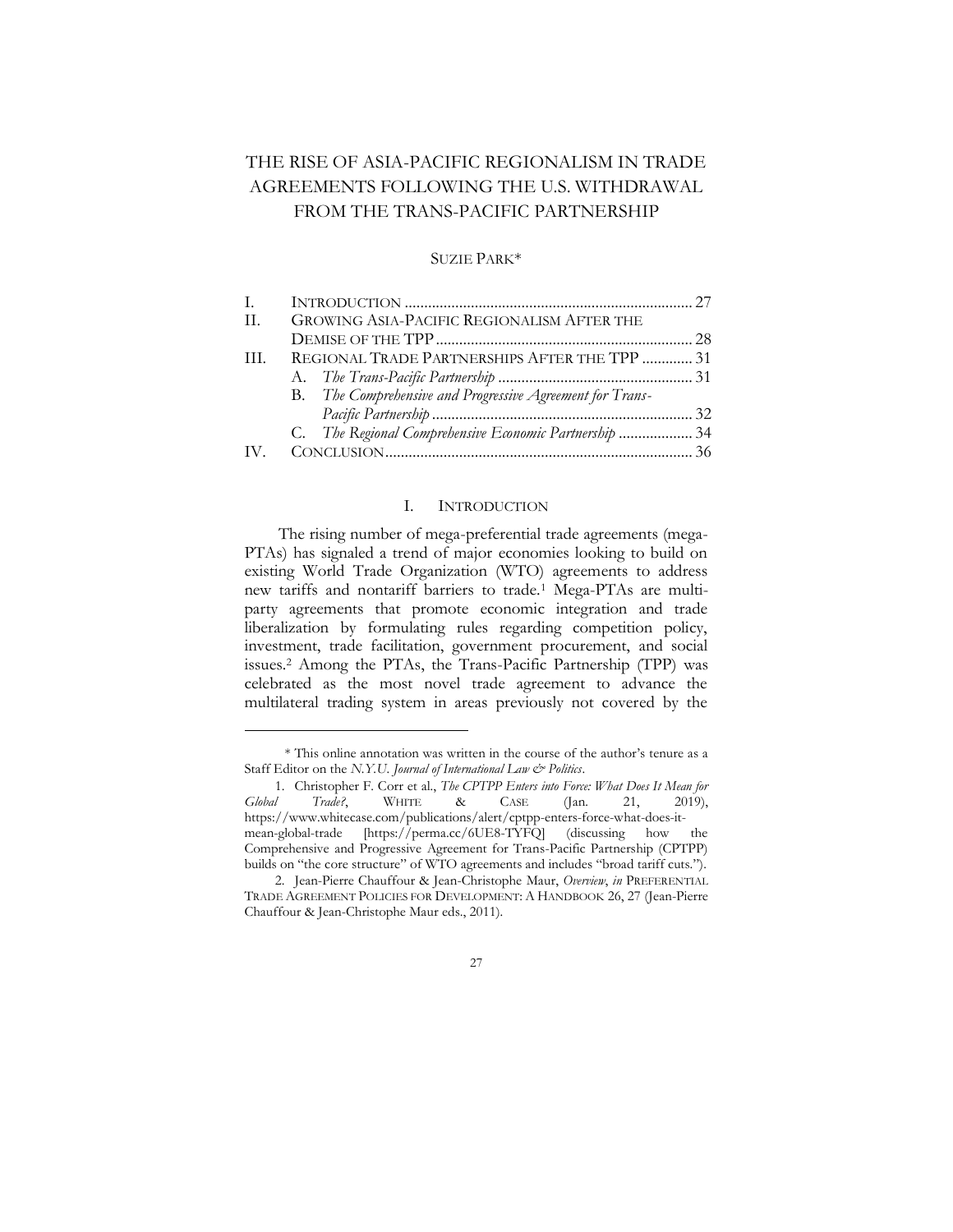WTO.<sup>3</sup> The TPP created new rules for e-commerce, state-owned enterprises, labor and the environment, and international investment.<sup>4</sup> In 2017, however, one of the TPP's powerhouse members, the United States, withdrew from the agreement, causing doubts about the ability of multilateral trade agreements to circumvent the challenges of the WTO.<sup>5</sup> Yet despite its "early demise," the TPP "remains a de facto reference point,"<sup>6</sup> and multiple recent PTAs have relied on the TPP to formulate new standards and rules.

The TPP has had a substantial impact on recent trade agreements and global economic relationships. This annotation explores how the TPP paved the way for growing Asia-Pacific economic integration in recent agreements such as the Comprehensive and Progressive Agreement for Trans-Pacific Partnership (CPTPP) and the Regional Comprehensive Economic Partnership (RCEP), examining the effects of the U.S. withdrawal from the TPP on the development of Asia-Pacific regionalism and discussing notable aspects of these agreements.

# <span id="page-1-0"></span>II. GROWING ASIA-PACIFIC REGIONALISM AFTER THE DEMISE OF THE TPP

Recent mega-PTAs demonstrate the growth of inward-looking Asia-Pacific regionalism in forming trading blocs. This new landscape of Asia-centralized trade agreements likely stems from the development and collapse of TPP negotiations. Prior to the TPP, trade agreements were generally formed within the WTO framework or as bilateral free trade agreements (FTAs).<sup>7</sup> But with the rise of the

<sup>3.</sup> *See* BENEDICT KINGSBURY ET AL., MEGAREGULATION CONTESTED: GLOBAL ECONOMIC ORDERING AFTER TPP 27 (2019) ("The Trans-Pacific Partnership (TPP) was the first completed instantiation of a new form of inter-governmental economic ordering and regulatory governance on an extended 'megaregional' scale.").

<sup>4.</sup> *See* Corr et al., *supra* note 1 ("[T]he CPTPP preserves all of the original and substantive TPP commitments").

<sup>5.</sup> *See* Pasha L. Hsieh, *The RCEP, New Asian Regionalism and the Global South* 4 (Inst. for Int'l L. & Just., Working Paper No. 4, 2017), https://www.iilj.org/wpcontent/uploads/2017/12/Hsieh-IILJ\_2017\_4\_MegaReg.pdf

<sup>[</sup>https://perma.cc/H48L-N8GG] (arguing that the U.S. withdrawal from the TPP and other "globalization backlash" has encouraged developing countries to "pursue a new normative foundation for economic integration.").

<sup>6.</sup> MARTÍN MOLINUEVO & ANNE-KATRIN PFISTER, WORLD BANK GRP., LOOK BACK TO SEE WHAT'S AHEAD: A REVIEW OF MEGA-PTAS ON SERVICES AND INVESTMENT THAT WILL SHAPE FUTURE TRADE AGREEMENTS 6 (2020).

<sup>7.</sup> Meredith Kolsky Lewis, *Mega-FTAs and Plurilateral Trade Agreements: Implication for the Asia-Pacific*, *in* PARADIGM SHIFT IN INTERNATIONAL ECONOMIC LAW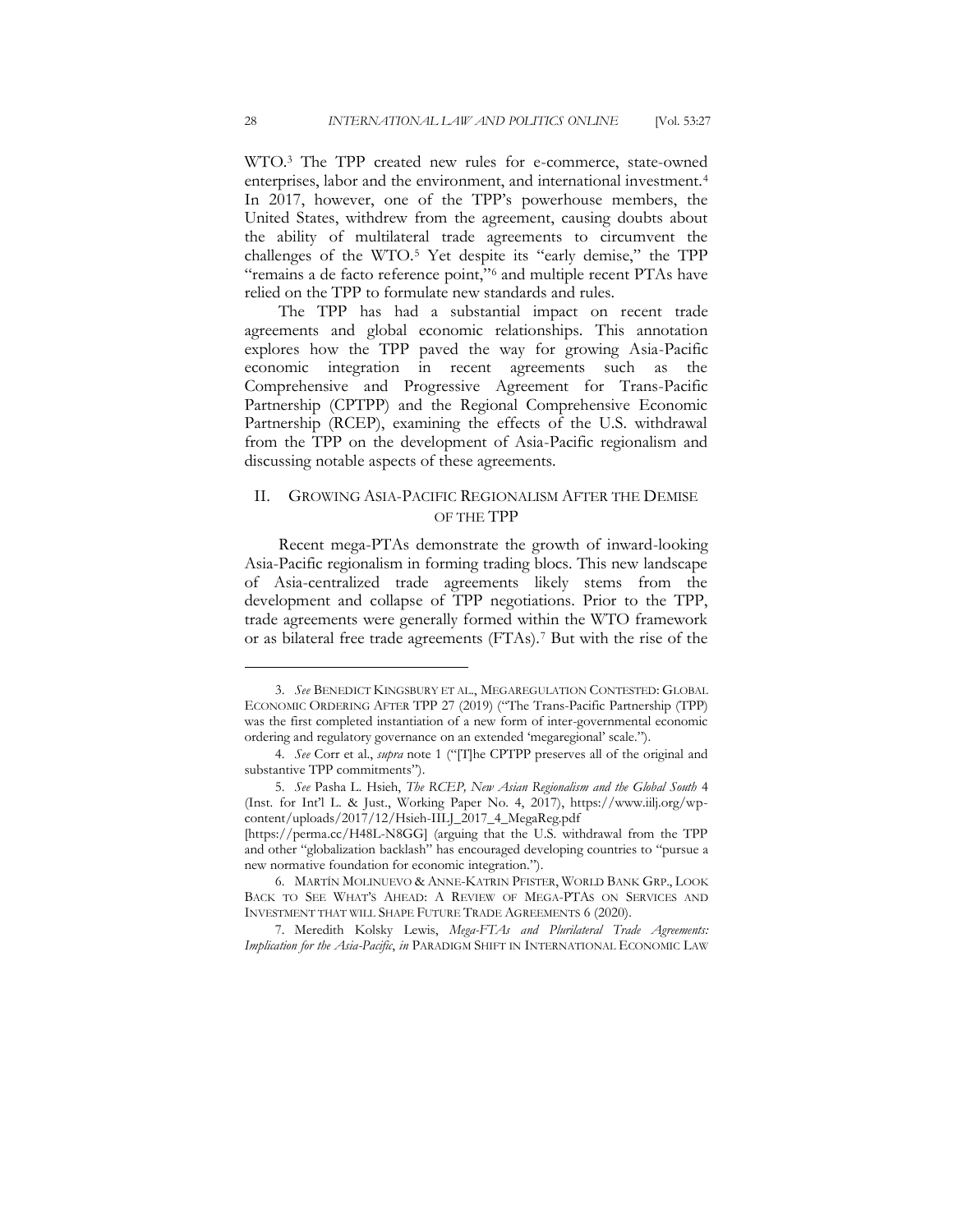TPP, trade negotiations expanded to link major non-neighboring economies with countries in Asia.<sup>8</sup> Indeed, Asian plurilateral trade agreements have increased over the past decade, demonstrating the shift towards Asian regional trade integration.<sup>9</sup>

The United States originally spearheaded the TPP to focus on Asia-Pacific trade.<sup>10</sup> The Obama Administration touted the TPP as a strategy to assert U.S. influence over China and to write the "trade rules in the fastest-growing region of the world, the Asia-Pacific[.]"<sup>11</sup> The agreement represented a shift from the focus on western-centric trade negotiations to regional economic integration with Asian economies.<sup>12</sup> However, the Trump administration abruptly withdrew the United States from the TPP in 2017,<sup>13</sup> leaving a vacuum of leading economic power in the Asia-Pacific. The U.S. withdrawal and the creation of the TPP's successor agreement, the CPTPP, provided

10. *See* Editorial Board, *A Retreat from TPP Would Empower China*, N.Y. TIMES (Nov. 21, 2016), https://www.nytimes.com/2016/11/21/opinion/a-retreat-fromtpp-would-empower-china.html [https://perma.cc/XM95-WBHG] (arguing that the TPP was intended to play a strategic role in U.S. diplomacy by reaffirming the nation's role as a Pacific power).

11. *Interview with Gerald Seib of the Wall Street Journal*, AM. PRESIDENCY PROJECT (Apr. 27, 2015), https://www.presidency.ucsb.edu/documents/interview-withgerald-seib-the-wall-street-journal [https://perma.cc/8DRK-ZWUT].

12. Richard Pomfret, *Is Regionalism an Increasing Feature of the World Economy?*, 30 WORLD ECON. 923, 924 (2007) (asserting that there have been three waves of regionalism since the creation of the General Agreement on Tariffs and Trade in 1947: Europe, America, and now East Asia).

13. Memorandum from President Donald J. Trump on Withdrawal of the United States from the Trans-Pacific Partnership Negotiations and Agreement, (Jan. 23, 2017), https://www.govinfo.gov/content/pkg/DCPD-201700064/pdf/DCPD-201700064.pdf [https://perma.cc/QF3Z-53M6].

RULE-MAKING: TPP AS A NEW MODEL FOR TRADE AGREEMENTS? 419, 420 (Julien Chaisse et al. eds., 2017). The only multi-party FTA before the TPP was the North American Free Trade Agreement (NAFTA) between Canada, Mexico, and the United States.

<sup>8.</sup> *See id.* at 421 (noting that TPP negotiations involved the United States, Brunei, Chile, New Zealand, Singapore, Australia, Peru, Malaysia, Vietnam, Canada, Mexico, and Japan).

<sup>9.</sup> *See* Massimiliano Cali, *The Significance of the Regional Economic Partnership Agreement*, BROOKINGS INSTITUTION (Nov. 20, 2020), https://www.brookings.edu/blog/future-development/2020/11/20/thesignificance-of-the-regional-economic-partnership-agreement/

<sup>[</sup>https://perma.cc/974H-F7HR] ("RCEP and other bilateral and plurilateral agreements have proliferated given the lack of progress of the multilateral trading system in furthering global trade integration over the past two decades."); Hsieh, *supra* note 5, at 4 (noting that Asian regionalism is "witnessing a nearly four-fold growth of [FTAs from 2010 to 2017] that represent half of global trade pacts.").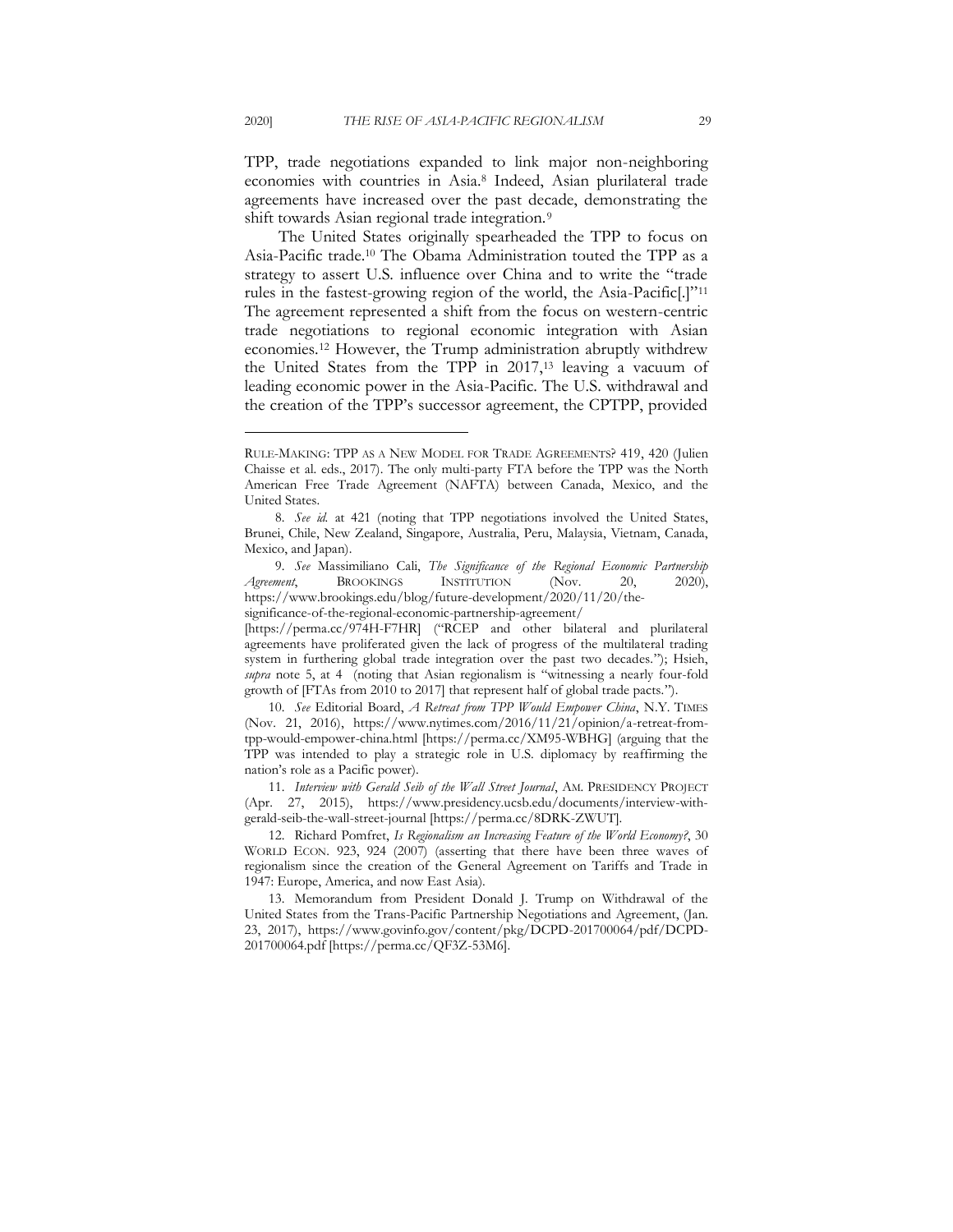an opportunity for Asia-Pacific countries to seek regional frameworks for global trade.<sup>14</sup> Furthermore, the development of the RCEP provided Asian economic powerhouses with the opportunity to fill the void left by the United States in the Asia-Pacific trade negotiations and lead regional economic and legal integration.<sup>15</sup> The media emphasized the emergence of the RCEP as a means for China to take control of the Asian economic agenda,<sup>16</sup> as "the formation of regional integration and cooperation frameworks can be best understood as a dominant state's attempt to create its own regional framework where it can exercise some exclusive influence."<sup>17</sup>

The demise of the TPP has led to regional integration that may prove to be "a powerful new tool in Asia's policy arsenal,"<sup>18</sup> as these new Asian trading blocs address regional challenges and develop strong economic law foundations. As the Asian-Pacific countries create innovative regulations covering topics that extend beyond WTO agreements and other FTAs, the members of the CPTPP and RCEP will gain more opportunities to serve as rule-makers in future international trade and investment negotiations.

<sup>14.</sup> *See* Peter A. Petri & Michael G. Plummer, *East Asia Decouples from the United States: Trade War, COVID-19, and East Asia's New Trade Blocs* 3 (Peterson Inst. for Int'l Econ., Working Paper No. 20–9, 2020) (underscoring that most East Asian countries have sought to extend their global reach through regional frameworks).

<sup>15.</sup> China, for example, has increasingly sought to use its economic strategy, such as the Belt and Road initiative, to become a rule-making entity in Asia. Andrew Chatzky & James McBride, *China's Massive Belt and Road Initiative*, COUNCIL ON FOREIGN REL., https://www.cfr.org/backgrounder/chinas-massive-belt-and-roadinitiative [https://perma.cc/W2PL-HN2K] (last updated Jan. 28, 2020).

<sup>16.</sup> *See* Emiko Jozuka, *TPP vs RCEP? Trade Deals Explained*, CNN (Jan. 26, 2017), https://edition.cnn.com/2017/01/24/asia/tpp-rcep-naftaexplained/index.html [https://perma.cc/FEN2-YX9Y] (calling the RCEP "China's rival deal").

<sup>17.</sup> Jiangyu Wang, *Between Power Politics and International Economic Law: Asian Regionalism, the Trans-Pacific Partnership and U.S.-China Trade Relations*, 30 PACE INT'L L. REV. 383, 421 (2018) (citing Shintaro Hamanaka, *Trans-Pacific Partnership Versus Comprehensive Economic Partnership: Control of Membership and Agenda Setting* (Asian Dev. Bank Inst., Working Paper No. 146, 2014), https://www.adb.org/sites/default/files/publication/152753/reiwp-146.pdf [https://perma.cc/4DYT-WRTB]).

<sup>18.</sup> ASIAN DEV. BANK, EMERGING ASIAN REGIONALISM: A PARTNERSHIP FOR SHARED PROSPERITY 13 (2008).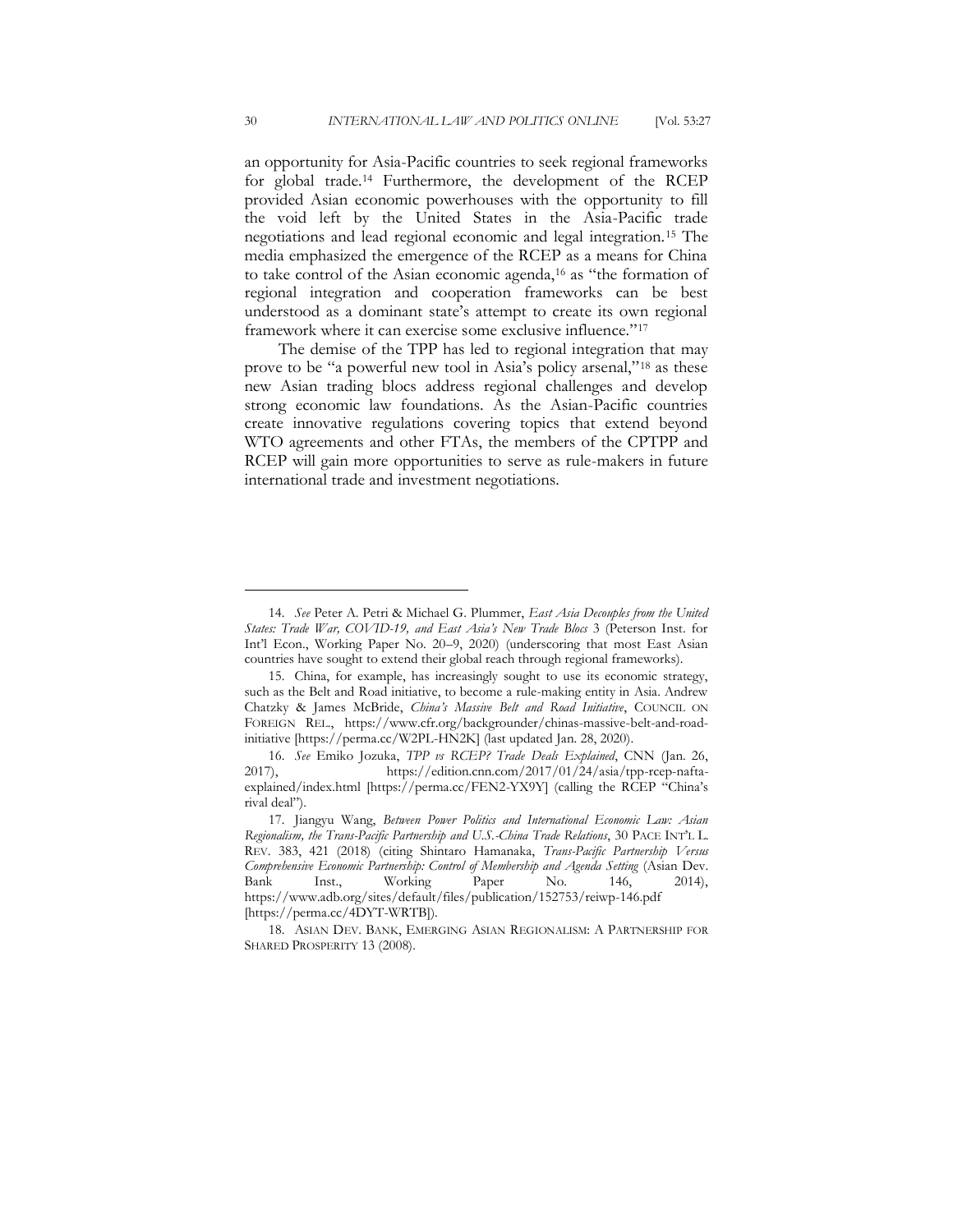#### <span id="page-4-0"></span>III. REGIONAL TRADE PARTNERSHIPS AFTER THE TPP

## A. *The Trans-Pacific Partnership*

<span id="page-4-1"></span>The TPP, once deemed the "world's largest free trade deal,"<sup>19</sup> was a trade agreement signed in 2016 by twelve countries to promote comprehensive market access, a regional approach to value chains, collective resolution of new trade challenges, and regional integration.<sup>20</sup> Due to the increasingly populist and anti-free trade political climate, the United States withdrew from the TPP in 2017, which led the remaining eleven signatories to abandon the agreement in favor of developing the CPTPP.<sup>21</sup> However, the TPP was acclaimed for its thirty chapters covering emerging, cross-cutting trade and investment issues in areas such as state-owned enterprises (SOEs), digital economy, intellectual property, labor, and environment.<sup>22</sup> The TPP was expected to make "99 percent of the tariff lines for trade in goods" duty-free and liberalize trade in services.<sup>23</sup> Notable provisions of the TPP included: strengthening intellectual property (IP) and patent protection beyond the WTO Agreement on Trade-Related Aspects of Intellectual Property Rights (TRIPS);<sup>24</sup> creation of an Investor-State Dispute Settlement (ISDS) mechanism for private investors to seek arbitration against host countries;<sup>25</sup> and development of new trade disciplines on digital trade barriers, state-owned enterprises, and regulatory coherence.<sup>26</sup> Ultimately, the TPP is the most comprehensive and innovative trade

<sup>19.</sup> Andrew Chatzky & James McBride, *What is the Trans-Pacific Partnership (TPP)?*, COUNCIL ON FOREIGN REL., https://www.cfr.org/backgrounder/whattrans-pacific-partnership-tpp [https://perma.cc/9HQQ-77VY] (last updated Feb. 1, 2021).

<sup>20.</sup> Press Release, Off. U.S. Trade Representative, Summary of the Trans-Pacific Partnership (Oct. 4, 2015), https://ustr.gov/about-us/policy-offices/pressoffice/press-releases/2015/october/summary-trans-pacific-partnership [https://perma.cc/EG5F-GEJV].

<sup>21.</sup> Chatzky & McBride, *supra* note 19.

<sup>22.</sup> Press Release, Off. U.S. Trade Representative, *supra* note 20.

<sup>23.</sup> Wang, *supra* note 17, at 405.

<sup>24.</sup> *TPP Full Text, Chapter 18: Intellectual Property*, OFF. U.S. TRADE REPRESENTATIVE, https://ustr.gov/sites/default/files/TPP-Final-Text-Intellectual-Property.pdf [https://perma.cc/L4DM-HPB3] (last visited Nov. 29, 2020).

<sup>25.</sup> *TPP Full Text, Chapter 9: Investment*, OFF. U.S. TRADE REPRESENTATIVE, https://ustr.gov/sites/default/files/TPP-Final-Text-Investment.pdf

<sup>[</sup>https://perma.cc/F2PH-9KKA] (last visited Nov. 29, 2020).

<sup>26.</sup> IAN F. FERGUSSON ET AL., CONG. RES. SERV., THE TRANS-PACIFIC PARTNERSHIP (TPP): IN BRIEF 1 (2016).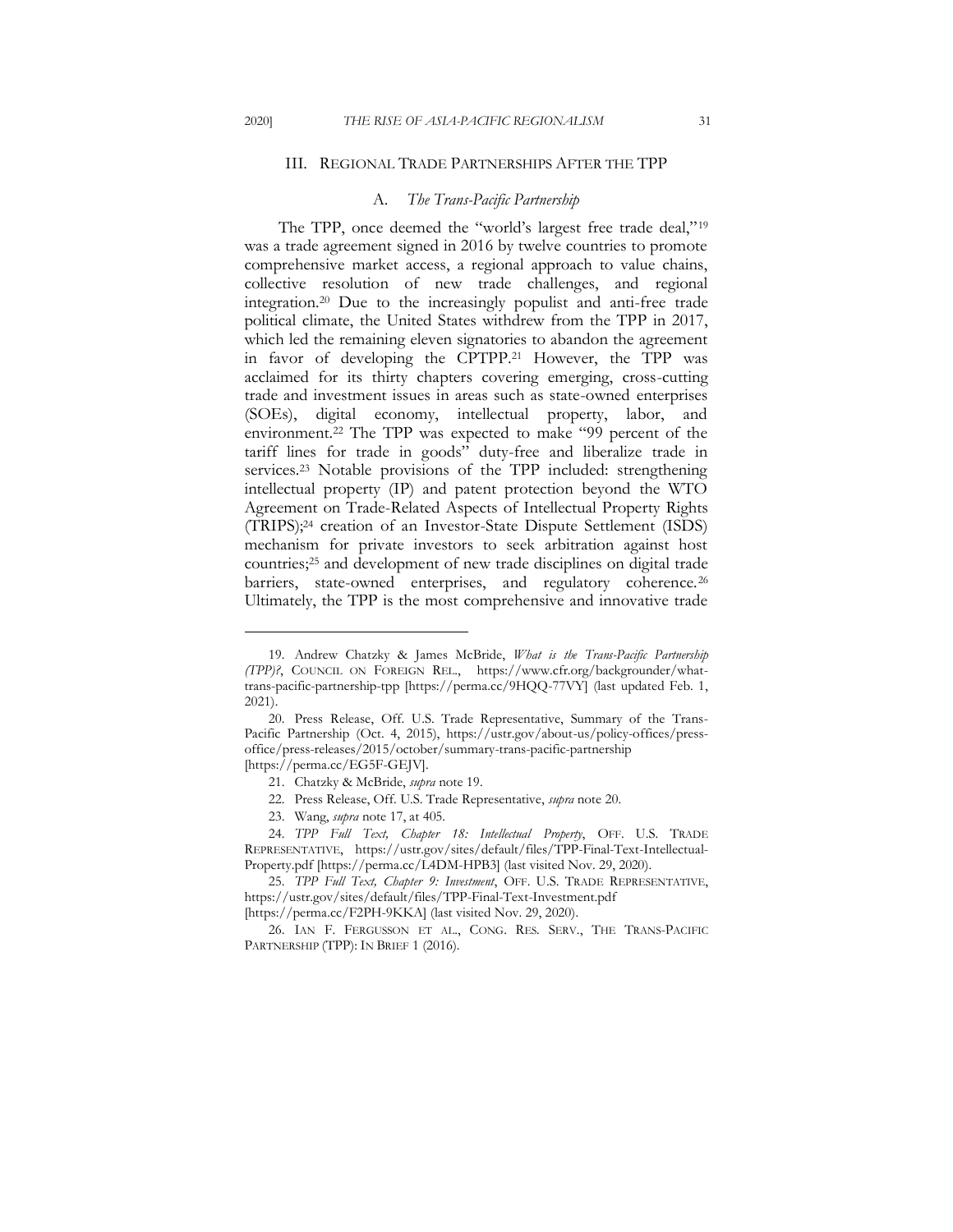<span id="page-5-0"></span>agreement negotiated to date.

# B. *The Comprehensive and Progressive Agreement for Trans-Pacific Partnership*

The CPTPP, a "next-generation" trade agreement like its predecessor, the TPP, entered into force on December 30, 2018.<sup>27</sup> A notable feature of the CPTPP is its rigorous chapters on WTO-extra and WTO-plus provisions<sup>28</sup> in key trade areas, which incorporate the high-standard chapters of the TPP.<sup>29</sup> The CPTPP binds all the original TPP countries in the Asia-Pacific region with the exception of the United States,<sup>30</sup> together accounting for 13.5% of global merchandise trade<sup>31</sup> and comprising a market of 495 million people.<sup>32</sup>

Like the TPP, the CPTPP strives to facilitate supply chains and regional value chains in the Asia-Pacific.<sup>33</sup> However, twenty-two provisions from the original TPP have been suspended under the CPTPP until members unanimously agree to reinstate them, slightly narrowing the scope and reach of the CPTPP.<sup>34</sup> The most substantive suspension is the intellectual property provision,<sup>35</sup> which the United States once heavily promoted. The CPTPP also removed provisions

30. The CPTPP includes Australia, Brunei Darussalam, Canada, Chile, Japan, Malaysia, Mexico, Peru, New Zealand, Singapore, and Vietnam. *Id.* 

ptpgp/index.aspx?lang=eng [https://perma.cc/D376-S8DX] (last modified Dec. 31, 2020).

<sup>27.</sup> Corr et al., *supra* note 1.

<sup>28.</sup> WTO-plus provisions of PTAs come under the current WTO mandate and include areas such as customs regulations and technical barriers to trade. WTO-extra provisions fall outside the current WTO mandate and include a more wide-ranging set of policy areas. Claudia Hofmann et al., *Horizontal Depth: A New Database on the Content of Preferential Trade Agreements* 2 (World Bank Grp., Working Paper No. 7981, 2017).

<sup>29.</sup> These areas include digital trade, electronic commerce, intellectual property, and state-owned enterprises (SOEs). Corr et al., *supra* note 1.

<sup>31.</sup> Jack Caporal, *The CPTPP: (Almost) One Year Later*, CTR. FOR STRATEGIC & INT'L STUD. (Nov. 5, 2019), https://www.csis.org/analysis/cptpp-almost-one-yearlater [https://perma.cc/LC5L-SSP8].

<sup>32.</sup> *What is the CPTPP?*, GOV. OF CAN., https://www.international.gc.ca/tradecommerce/trade-agreements-accords-commerciaux/agr-acc/cptpp-

<sup>33.</sup> DEBORAH ELMS, GLOB. ECON. DYNAMICS, THE COMPREHENSIVE AND PROGRESSIVE TRANS-PACIFIC PARTNERSHIP: POLICY INNOVATIONS AND IMPACTS 10 (2018).

<sup>34.</sup> Matthew P. Goodman, *From TPP to CPTPP*, CTR. FOR STRATEGIC & INT'L STUD. (Mar. 8, 2018), https://www.csis.org/analysis/tpp-cptpp [https://perma.cc/2GRE-KYPT].

<sup>35.</sup> *Id.*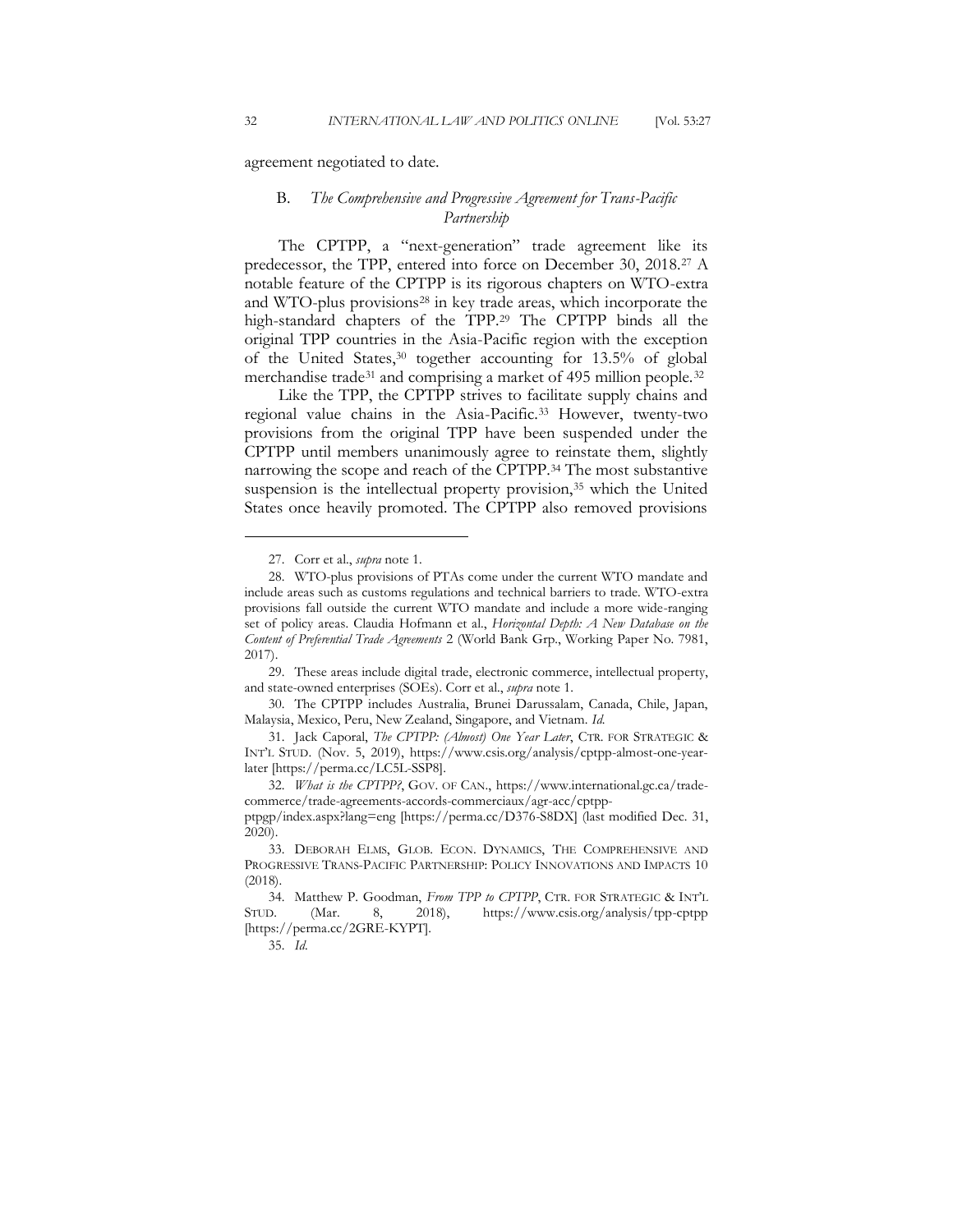on longer copyright terms, automatic patent extensions, safe harbors for internet service providers, and special protections for new technologies, including biologics.<sup>36</sup> Furthermore, the CPTPP has narrowed the scope of the ISDS mechanism by disallowing private companies from utilizing ISDS clauses to sue the host government for investment contract breaches.<sup>37</sup>

Despite these suspensions, the CPTPP remains a comprehensive trade agreement retaining key developments from the TPP. First, the e-commerce chapter, touted as one of the agreement's most innovative, develops a regulatory framework to facilitate economic opportunities provided by electronic commerce while promoting consumer confidence and lowering barriers to the use of ecommerce.<sup>38</sup> Second, the chapter on SOEs contains originative rules on decreasing state intervention in the market<sup>39</sup> by calling for cooperation between state-owned and privately-owned enterprises to ensure a level playing field.<sup>40</sup> Third, the CPTPP includes WTO-extra labor and environment provisions that legally bind countries with different levels of economic development to "equally high-quality pledges for environmental protections or worker rights[.]"<sup>41</sup> Lastly,

38. Comprehensive and Progressive Agreement for Trans-Pacific Partnership [2018] NZTS 10 (signed 8 March 2018, entered into force 30 December 2018), art 14.2. [hereinafter CPTPP]. Chapter 14 requires each member state to develop laws preventing discriminatory treatment of digital products, protecting consumers and their information from fraudulent commercial activities, authorizing cross-border transfer of information, and prohibiting data localization measures. *Id.* arts. 14.4, 14.7, 14.8, 14.13.

41. ELMS, *supra* note 33, at 15. The labor chapter requires its members to adopt rights detailed in the International Labor Organization's basic provisions into domestic law, including freedom of association and the right to collective bargaining, elimination of forced labor, abolition of child labor, and elimination of discrimination in employment. CPTPP, *supra* note 38, art. 19.3. Moreover, the environment chapter binds its members to commit to three multilateral environmental agreements: the Montreal Protocol on the Ozone Layer, the International Convention on the Prevention of Pollution by Ships (MARPOL), and the Convention on International Trade in Endangered Species of Wild Fauna and Flora. *Id.* arts. 20.5, 20.6, 20.17.

<sup>36.</sup> Chatzky & McBride, *supra* note 19.

<sup>37.</sup> *See CPTPP vs TPP*, N.Z. FOREIGN AFFS. & TRADE, https://www.mfat.govt.nz/en/trade/free-trade-agreements/free-trade-agreementsin-force/cptpp/understanding-cptpp/tpp-and-cptpp-the-differences-explained#what [https://perma.cc/45PQ-NUGE] (last visited Nov. 29, 2020) (noting that suspensions in the investment chapter do not permit claims arising from investment contracts and approvals, including claims by private companies entering into an investment contract with a foreign government).

<sup>39</sup>*. Id.* art. 17.4.

<sup>40.</sup> *Id.* art. 17.11(b).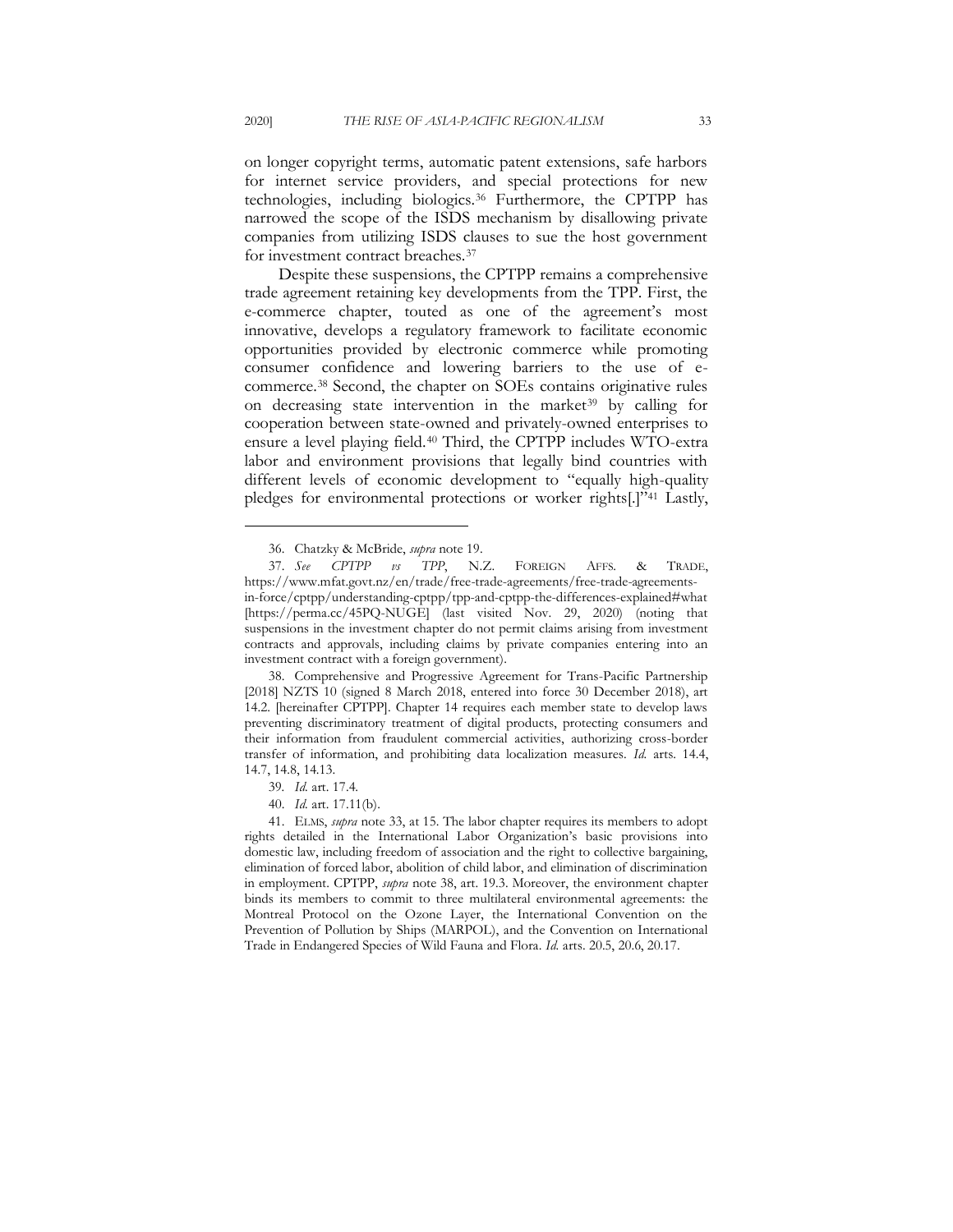although the suspensions have limited the scope of IP protection, the CPTPP still requires members to ratify and implement IP-related international agreements to protect trade in information and technology.<sup>42</sup> In fact, the IP chapter has already caused several member states to pass new IP laws to implement the CPTPP in 2019.<sup>43</sup> Therefore, despite its changes from the original TPP, the CPTPP includes state-of-the-art trade regulations that will enable further development of economic law guidance in member countries and the Trans-Pacific region.

## C. *The Regional Comprehensive Economic Partnership*

<span id="page-7-0"></span>The RCEP contains fifteen Asia-Pacific countries, ten of which are Association of Southeast Asian Nations (ASEAN) countries and the other five of which are ASEAN's FTA partners (Australia, China, Japan, New Zealand, and South Korea).<sup>44</sup> RCEP negotiations began in 2012<sup>45</sup> with the goal of lowering trade barriers in Asia.<sup>46</sup> Projected to be signed in 2020,<sup>47</sup> the RCEP will create the largest trading bloc in the Asia-Pacific region, accounting for around thirty percent of global gross domestic product.<sup>48</sup>

Although the text of the RCEP is not yet available, the topics of its chapters have been released, analyzed, and compared to the

<sup>42.</sup> *Id.* art. 18.7.

<sup>43.</sup> *See* GLOB. INNOVATION POL'Y CTR., U.S. CHAMBER INTERNATIONAL IP INDEX 31 (8th ed. 2020) (finding that Australia, Canada, and New Zealand have all passed new IP laws to conform to, implement, and ratify the CPTPP).

<sup>44.</sup> Mihir P. Torsekar, *Regional Comprehensive Economic Partnership*, U.S. INT'L TRADE COMM'N,

https://www.usitc.gov/research\_and\_analysis/trade\_shifts\_2015/rcep.htm [https://perma.cc/9R53-MFGH] (last visited Nov. 29, 2020).

<sup>45</sup>*. Next Steps and Timeline*, N.Z. FOREIGN AFFS. & TRADE, https://www.mfat.govt.nz/en/trade/free-trade-agreements/agreements-undernegotiation/regional-comprehensive-economic-partnership-rcep/next-steps-andtimeline/ [https://perma.cc/2DQ5-KZFS] (last visited Nov. 29, 2020).

<sup>46.</sup> Meaghan Tobin, *Explained: The Difference Between the RCEP and the CPTPP*, S. CHINA MORNING POST (July 6, 2019), https://www.scmp.com/weekasia/geopolitics/article/3017487/explained-difference-between-rcep-and-cptpp [https://perma.cc/KMU3-3A7Q].

<sup>47.</sup> Joint Statement of the 29th Regional Comprehensive Economic Partnership Trade Negotiating Committee (RCEP TNC) Meeting (Apr. 30, 2020), https://asean.org/storage/2017/11/RCEP-TNC-29-Joint-

Statement\_Final\_ForUploading.pdf [https://perma.cc/564T-FUUY].

<sup>48.</sup> Xianbai Ji, *RCEP's Economic Impact in Asia*, DIPLOMAT (Nov. 13, 2019), https://thediplomat.com/2019/11/rceps-economic-impact-in-asia/ [https://perma.cc/D2MQ-PPPP].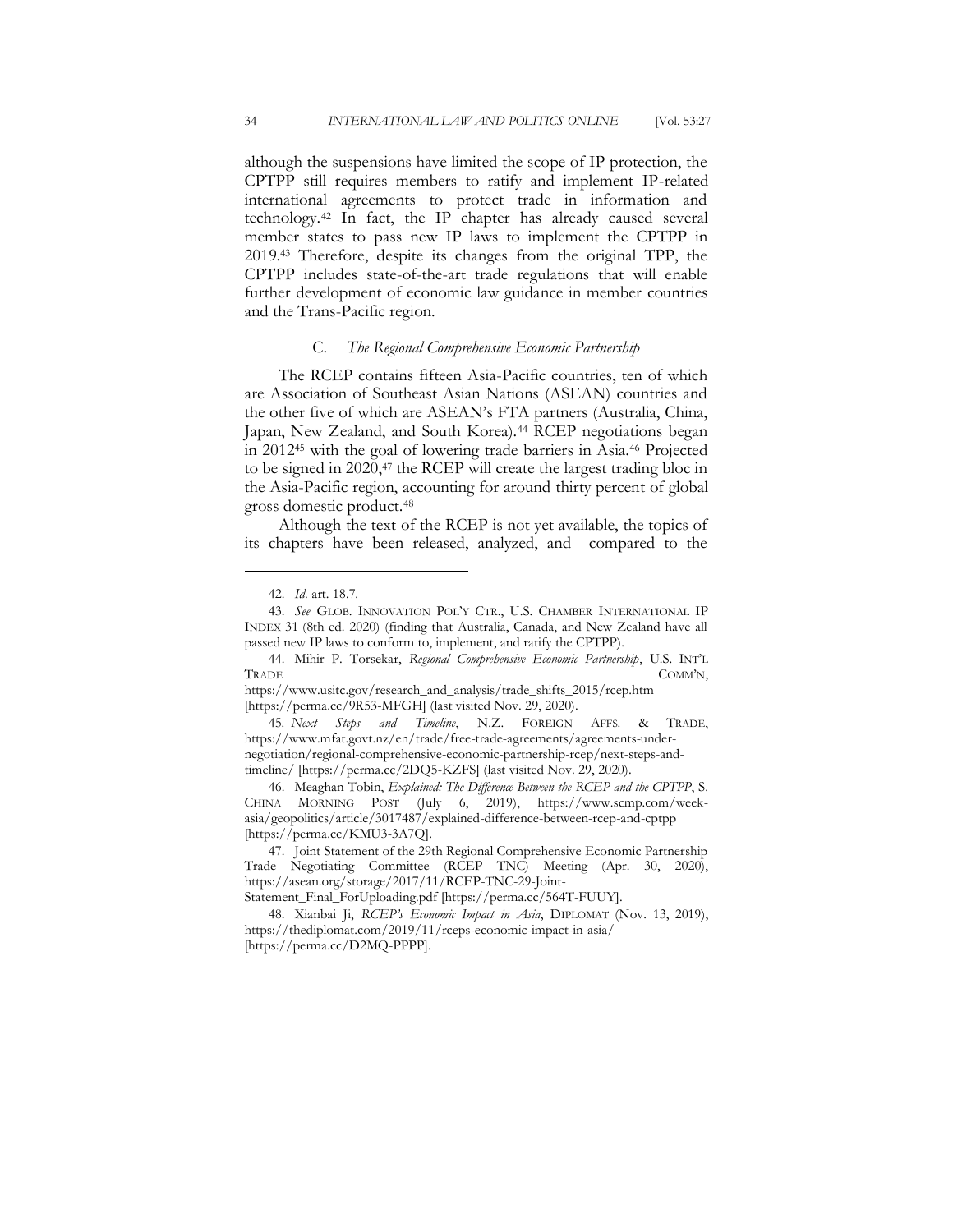CPTPP. In general, RCEP is expected to be less trade liberalizing than the CPTPP because the agreement covers fewer topic areas and has a "larger and more diverse membership."<sup>49</sup> Nonetheless, the RCEP "represents a significant achievement for free trade in the Asia-Pacific"<sup>50</sup> by increasing Asian integration with the East Asian economic powerhouses: China, Japan, and South Korea. Given its greater scale, the RCEP may "increase global real incomes by an estimated \$286 billion per year" by 2030, with absolute gains amounting to twice those of the CPTPP.<sup>51</sup>

Although the RCEP holds vast regional trade integration and economic opportunities, it lacks certain trade liberalization provisions that are included in the CPTPP. First, while the CPTPP seeks to eliminate ninety-six percent of tariffs on trade products, the RCEP is expected to have a less ambitious tariff schedule, reducing about eighty percent of tariffs in the region.<sup>52</sup> Second, the RCEP lacks regulations on behind-the-border nontariff barriers, including labor, environment, and SOEs, which are included in the CPTPP.<sup>53</sup> Third, the IP chapter is not expected to include WTO-plus or WTO-extra provisions, as it does not advance IP provisions beyond those already accepted by the WTO and other FTAs. Fourth, despite the importance of e-commerce in Asia, the RCEP does not reach the depth of protection and promotion of the digital economy sought by the CPTPP.<sup>54</sup> However, the RCEP will enable common rules of origin for its members,<sup>55</sup> fashioning a streamlined supply chain in Asia. By requiring only a single certificate of origin from RCEP countries, this common rule of origin will enable member state companies to ship products within the RCEP bloc without

<sup>49.</sup> *See* Petri & Plummer, *supra* note 14, at 6.

<sup>50.</sup> William Alan Reinsch et al., *At Last, An RCEP Deal*, CTR. FOR STRATEGIC & INT'L STUD. (Dec. 3, 2019), https://www.csis.org/analysis/last-rcep-deal [https://perma.cc/6TG7-Z35J].

<sup>51.</sup> Peter A. Petri & Michael Plummer, *Order from Chaos: The Case for RCEP as Asia's Next Trade Agreement*, BROOKINGS INSTITUTION (Nov. 6, 2018), https://www.brookings.edu/blog/order-from-chaos/2018/11/06/the-case-forrcep-as-asias-next-trade-agreement/ [https://perma.cc/Z9T2-YSRK].

<sup>52.</sup> Reinsch et al., *supra* note 50.

<sup>53.</sup> *See supra* Part III(B).

<sup>54.</sup> *See* Reinsch et al*.,* supra note 50 (noting that the RCEP is expected to lack prohibitions on data localization or barriers to cross-border data flow).

<sup>55.</sup> Deborah Elms, *RCEP: Creating Rules for Trade in Goods*, ASIA TRADE CTR. (July 4, 2019), http://asiantradecentre.org/talkingtrade/rcep-creating-rules-for-tradein-goods [https://perma.cc/W3CP-AXLV].